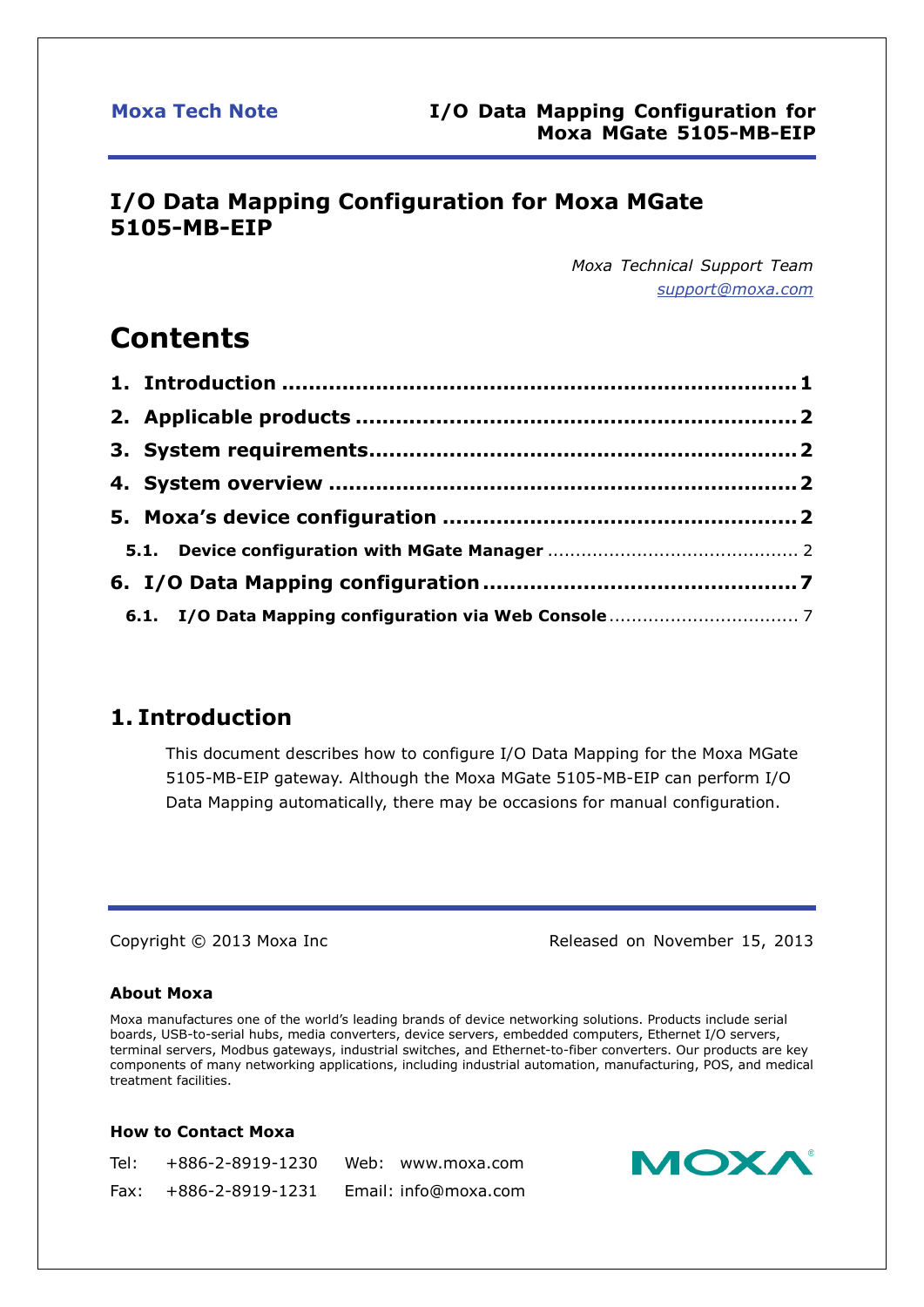## <span id="page-1-0"></span>**2. Applicable products**

| <b>Product Line</b> | <b>Model Name</b>                       |
|---------------------|-----------------------------------------|
| MGate 5000 series   | MGate 5105-MB-EIP \ MGate 5105-MB-EIP-T |

## <span id="page-1-1"></span>**3. System requirements**

| <b>Description</b>                        | Model / File Name    | <b>Version</b> |
|-------------------------------------------|----------------------|----------------|
| Moxa EtherNet/IP to Modbus gateway        | MGate 5105-MB-EIP    | 1.1            |
| Software utility to configure Moxa device | <b>MGate Manager</b> | 1.8            |
| Modsim32                                  |                      | 4.A00          |

## <span id="page-1-2"></span>**4. System overview**

This document will use the MGate 5105-MB-EIP to demonstrate how to configure I/O Data Mapping. The system architecture is shown below.



## <span id="page-1-3"></span>**5. Moxa's device configuration**

### <span id="page-1-4"></span>**5.1. Device configuration with MGate Manager**

5.1.1. Start MGate Manager and **Search** for the Moxa MGate 5105-MB-EIP.

|     | <b>MGate Manager</b>            |       |                        |                    |  |
|-----|---------------------------------|-------|------------------------|--------------------|--|
| No. | Name                            | Model |                        | <b>MAC Address</b> |  |
|     |                                 |       |                        |                    |  |
|     |                                 |       |                        |                    |  |
|     | Device Identification<br>Search |       | <b>Device Function</b> | Configuration      |  |
|     |                                 |       |                        |                    |  |
|     |                                 |       |                        |                    |  |
|     | Locate                          |       |                        | Load Default       |  |
|     |                                 |       |                        |                    |  |

Copyright © 2013 Moxa Inc. example 2 of 8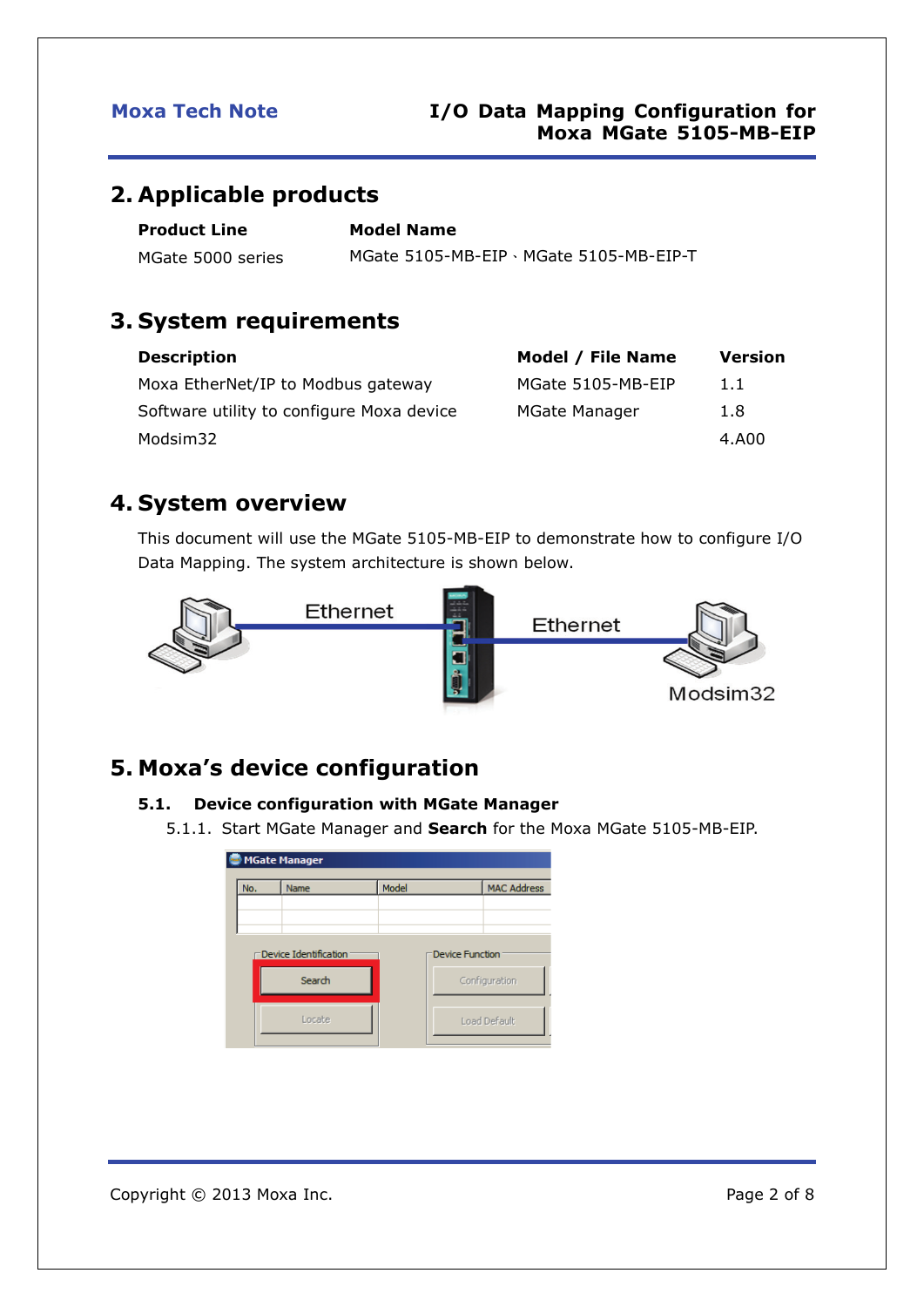5.1.2. Select the target device and click the **Configuration** button to configure it.

|                 | MGate Manager         |                   |                       |                        |                         |                         | $\Box$ |
|-----------------|-----------------------|-------------------|-----------------------|------------------------|-------------------------|-------------------------|--------|
| $\overline{01}$ | MGate 5105 153        | MGate 5105-MB-EIP | 00:90:E8:00:01:04     | 192, 168, 33, 10       | Locked                  | Ver. 1.0 Build 13061017 |        |
|                 |                       |                   |                       |                        |                         |                         |        |
|                 | Device Identification | Device Fund n=    |                       |                        |                         |                         |        |
|                 | Search                |                   | Configuration         | Monitor                | ProCOM Mapping          | Import                  |        |
|                 | Locate                |                   | <b>Load Default</b>   | <b>Diagnose</b>        | <b>Upgrade Firmware</b> | Export                  |        |
|                 |                       |                   |                       |                        |                         |                         |        |
|                 | Language              |                   | <b>GSD Management</b> | Off-Line Configuration |                         | Exit                    |        |

The MGate Manager may prompt you to enter a password. The default password is **moxa**.

| Password                        |  |
|---------------------------------|--|
| MGate 5105-MB-EIP 192.168.33.10 |  |
| Password<br>                    |  |
| Cancel<br>ОΚ                    |  |

5.1.3. Select the **Network** tab to configure the IP address and netmask of the MGate 5105-MB-EIP as follows.

|          | <b>IP address:</b> $192.168.33.10$ |
|----------|------------------------------------|
| Netmask: | 255.255.255.0                      |

|                   |                   | Basic Network Serial Protocol System |                     |                               |  |  |  |
|-------------------|-------------------|--------------------------------------|---------------------|-------------------------------|--|--|--|
|                   | Ethernet Settings |                                      |                     |                               |  |  |  |
|                   | IP configuration  |                                      | Static              |                               |  |  |  |
|                   | <b>IP</b> address |                                      |                     | 192 . 168 . 33 . 10           |  |  |  |
|                   | <b>Netmask</b>    |                                      | 255 . 255 . 255 . 0 |                               |  |  |  |
|                   | Gateway           |                                      |                     | 0.0.0.0                       |  |  |  |
| <b>DNS Server</b> |                   |                                      |                     |                               |  |  |  |
|                   | DNS server 1      |                                      |                     | 0.0.0.0                       |  |  |  |
|                   | DNS server 2      |                                      | 0                   | $\cdot$ 0 $\cdot$ 0 $\cdot$ 0 |  |  |  |
|                   |                   |                                      |                     |                               |  |  |  |

Copyright © 2013 Moxa Inc. extending the Copyright C 2013 Moxa Inc.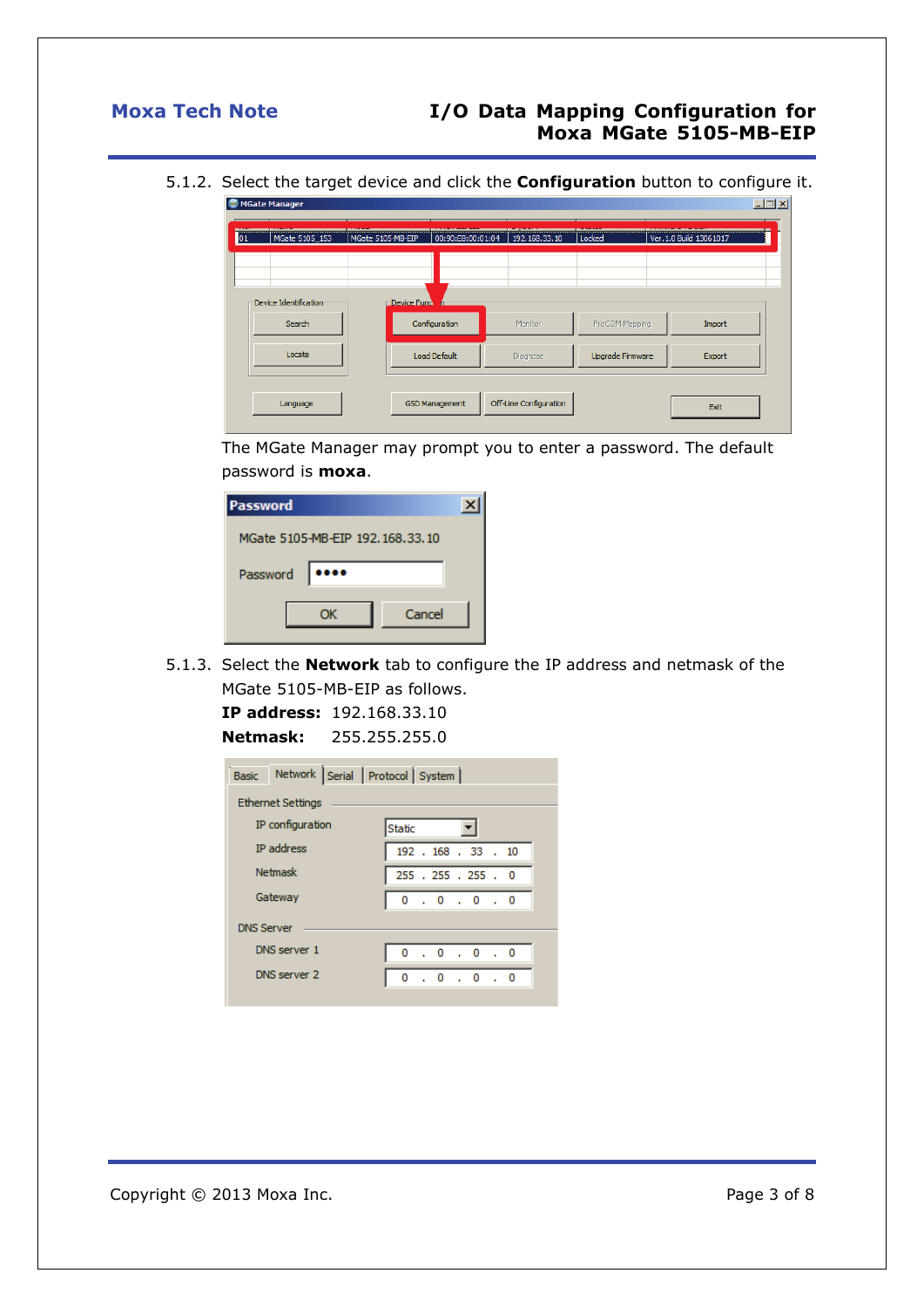5.1.4. Select the **Protocol** tab to configure the protocol conversion settings. The first sub-tab, **Protocol Conversion**, shows which protocols are going to be converted. Here, choose **EtherNet/IP <-> Modbus RTU/ASCII**.



5.1.5. Select the **EtherNet/IP** sub-tab to configure EtherNet/IP settings. Although we generally recommend that you select **Automatic** from the **I/O data size configuration** dropdown menu, in this example, choose **Adapter** for MGate 5105-MB-EIP and **User defined** to specify the  $T \rightarrow O$  (Input) data size as 48 bytes.

| Modbus RTU/ASCII   Modbus TCP   I/O Data Mapping |
|--------------------------------------------------|
|                                                  |
|                                                  |
|                                                  |
|                                                  |
|                                                  |
|                                                  |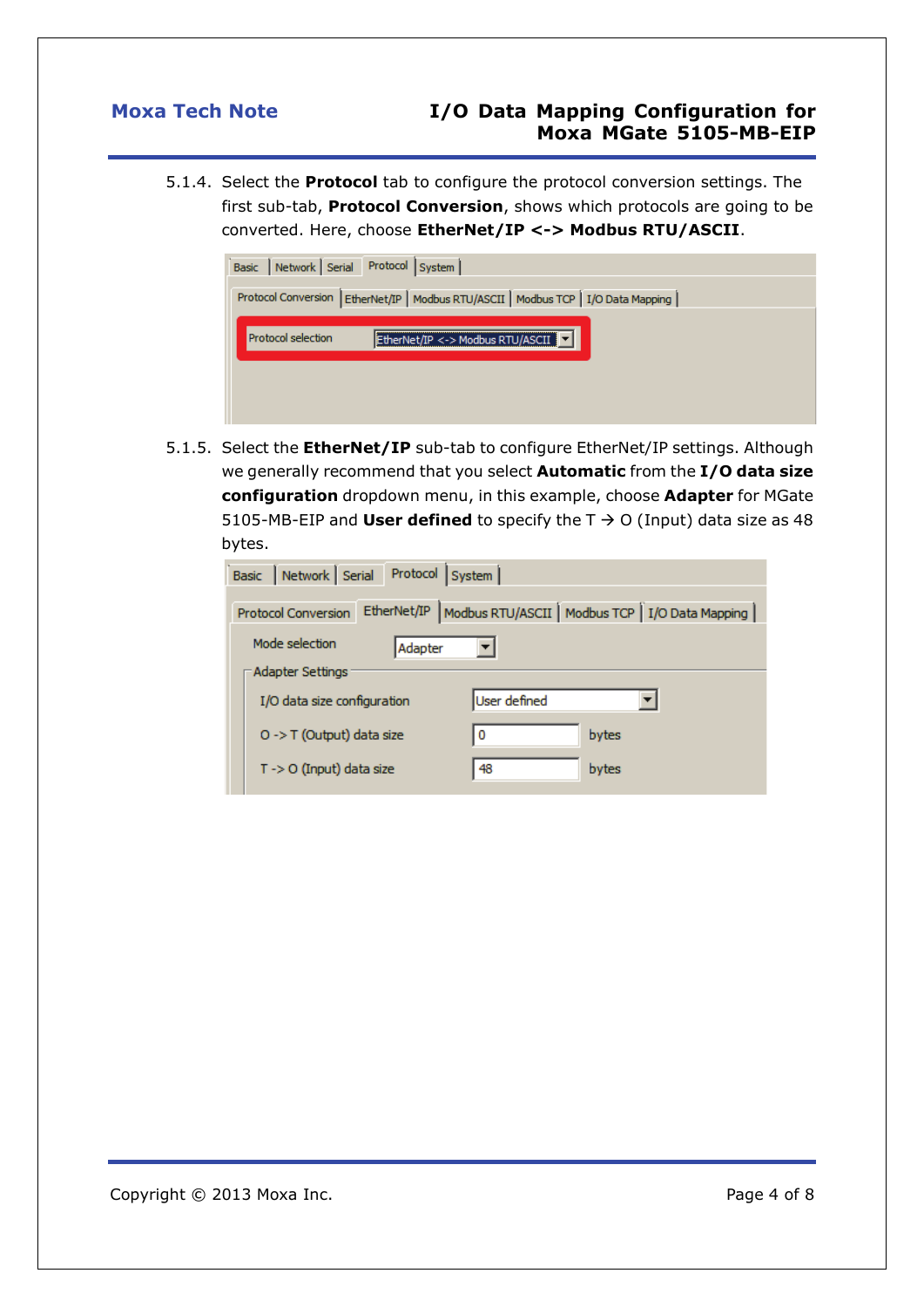5.1.6. Select the **Modbus RTU/ASCII** tab to configure Modbus RTU/ASCII settings. In this example, we will create 2 Modbus commands to show the input data coming from 2 different Modbus RTU slave devices (Slave1 and Slave2). Click the **Add** button to add Command1.

Basic Network Serial Protocol System

| Dasic   NEUWOLK   JEHal   Hotocol   Jystelli  <br>Protocol Conversion   EtherNet/IP   Modbus RTU/ASCII   Modbus TCP   I/O Data Mapping  <br>Mode selection<br><b>RTU Master</b> |             |          |           |                  |                |          |          |
|---------------------------------------------------------------------------------------------------------------------------------------------------------------------------------|-------------|----------|-----------|------------------|----------------|----------|----------|
| Master Settings<br>3<br>Initial delay<br>Max. retry<br>0<br>ms.<br>1000<br>Inter-frame delay<br>0<br>Response timeout<br>ms.<br>ms<br>Inter-character timeout<br>ms.<br>0       |             |          |           |                  |                |          |          |
| Index                                                                                                                                                                           | <b>Name</b> | Slave ID | <b>Fu</b> | Address/Quantity | <b>Trigger</b> | Poll Int | Endian S |
|                                                                                                                                                                                 |             | Add      |           | Modify           | Remove         |          |          |

Configure **Command1** to read 12 words (24 bytes of data) from Modsim32. Click **OK** to add the command.

| <b>Modbus Command</b>  |                             | $\vert x \vert$ |
|------------------------|-----------------------------|-----------------|
| <b>Name</b>            | Command1                    |                 |
| Slave ID               |                             |                 |
| <b>Function</b>        | 03 - Read holding registers |                 |
| <b>Trigger</b>         | Cyclic                      |                 |
| Poll interval          | 1000                        | <b>ms</b>       |
| Endian swap            | None                        |                 |
| Read starting address  | 0                           |                 |
| Read quantity          | 12                          |                 |
| Write starting address | $\overline{0}$              |                 |
| Write quantity         | $\overline{0}$              |                 |
| OK                     | Cancel                      | Help            |

Copyright © 2013 Moxa Inc. extending the Copyright C 2013 Moxa Inc.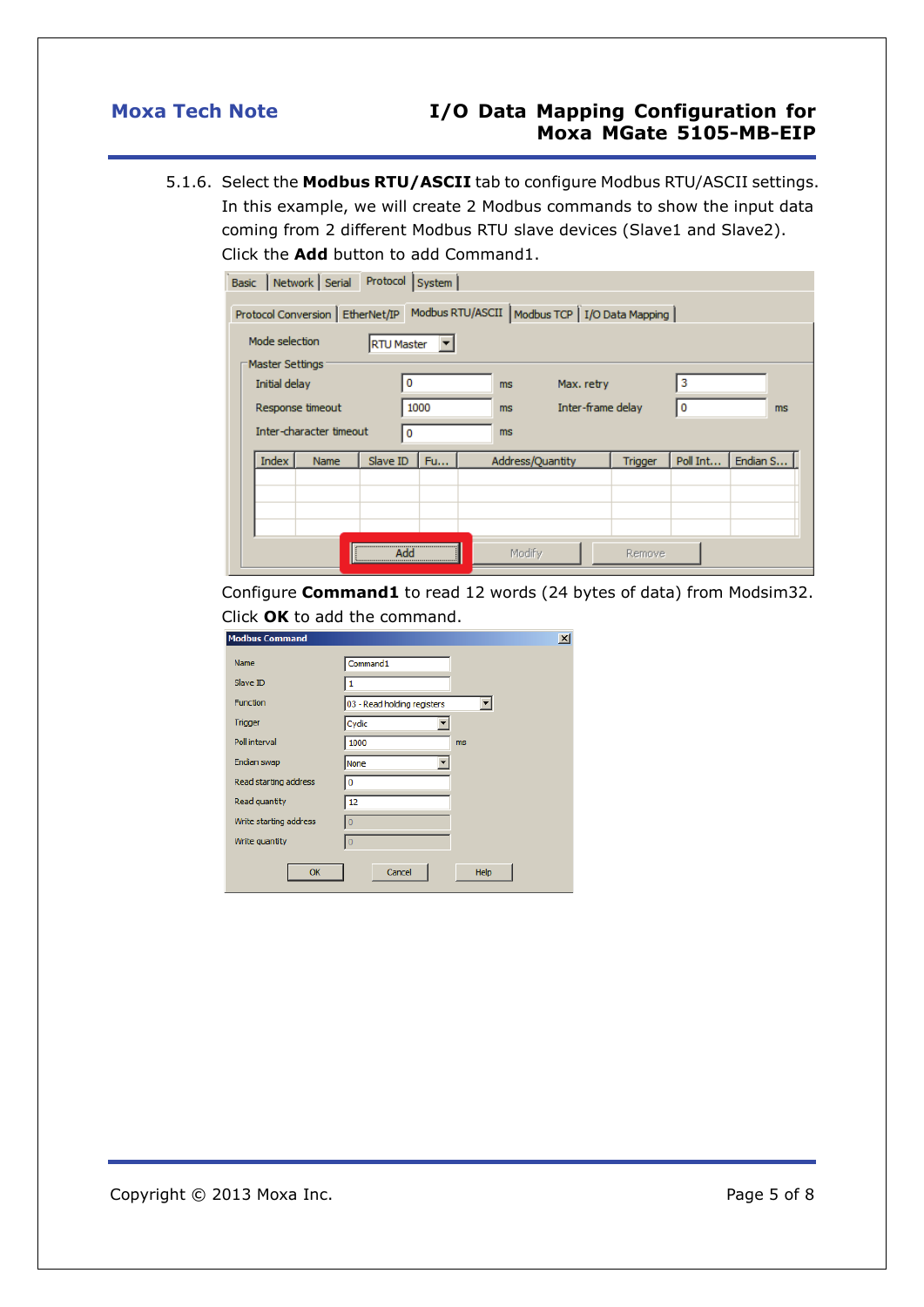Configure **Command2** to read 12 words (24 bytes of data) from Modsim32. Click **OK** to add the command.

| <b>Modbus Command</b>  |                             | $\vert x \vert$ |
|------------------------|-----------------------------|-----------------|
| <b>Name</b>            | Command <sub>2</sub>        |                 |
| Slave ID               | 1                           |                 |
| <b>Function</b>        | 03 - Read holding registers |                 |
| <b>Trigger</b>         | Cyclic                      |                 |
| Poll interval          | 1000                        | <b>ms</b>       |
| Endian swap            | None                        |                 |
| Read starting address  | 0                           |                 |
| Read quantity          | 12                          |                 |
| Write starting address | $\overline{0}$              |                 |
| Write quantity         | 25                          |                 |
| OK                     | Cancel                      | Help            |

5.1.7. Return to the **Modbus RTU/ASCII** tab to see a summary of the commands we added.

|                                     |                                  | Basic   Network   Serial<br>Protocol Conversion   EtherNet/IP | Protocol | System |                             |                  |                   | Modbus RTU/ASCII   Modbus TCP   I/O Data Mapping |          |          |  |
|-------------------------------------|----------------------------------|---------------------------------------------------------------|----------|--------|-----------------------------|------------------|-------------------|--------------------------------------------------|----------|----------|--|
| Mode selection<br><b>RTU Master</b> |                                  |                                                               |          |        |                             |                  |                   |                                                  |          |          |  |
|                                     | Master Settings<br>Initial delay |                                                               | 0        |        |                             | ms               | Max. retry        |                                                  |          | з        |  |
|                                     | Response timeout                 |                                                               |          | 1000   |                             | ms               | Inter-frame delay |                                                  | 0        | ms       |  |
|                                     |                                  | Inter-character timeout                                       | 0        |        |                             | ms               |                   |                                                  |          |          |  |
|                                     | Index                            | <b>Name</b>                                                   | Slave ID | Fu     |                             | Address/Quantity |                   | <b>Trigger</b>                                   | Poll Int | Endian S |  |
|                                     | 1                                | Command1                                                      | 1        | 3      | Read address 0, Quantity 12 |                  | Cyclic            | 1000                                             | None     |          |  |
|                                     | 2                                | Command <sub>2</sub>                                          | 1        | 3      | Read address 0, Quantity 12 |                  |                   | Cyclic                                           | 1000     | None     |  |
|                                     |                                  |                                                               |          |        |                             |                  |                   |                                                  |          |          |  |
|                                     | Add                              |                                                               |          |        |                             |                  |                   |                                                  |          |          |  |

5.1.8. Click the **OK** button to save recent configurations. The MGate 5105-MB-EIP will restart automatically for the new settings to take effect.

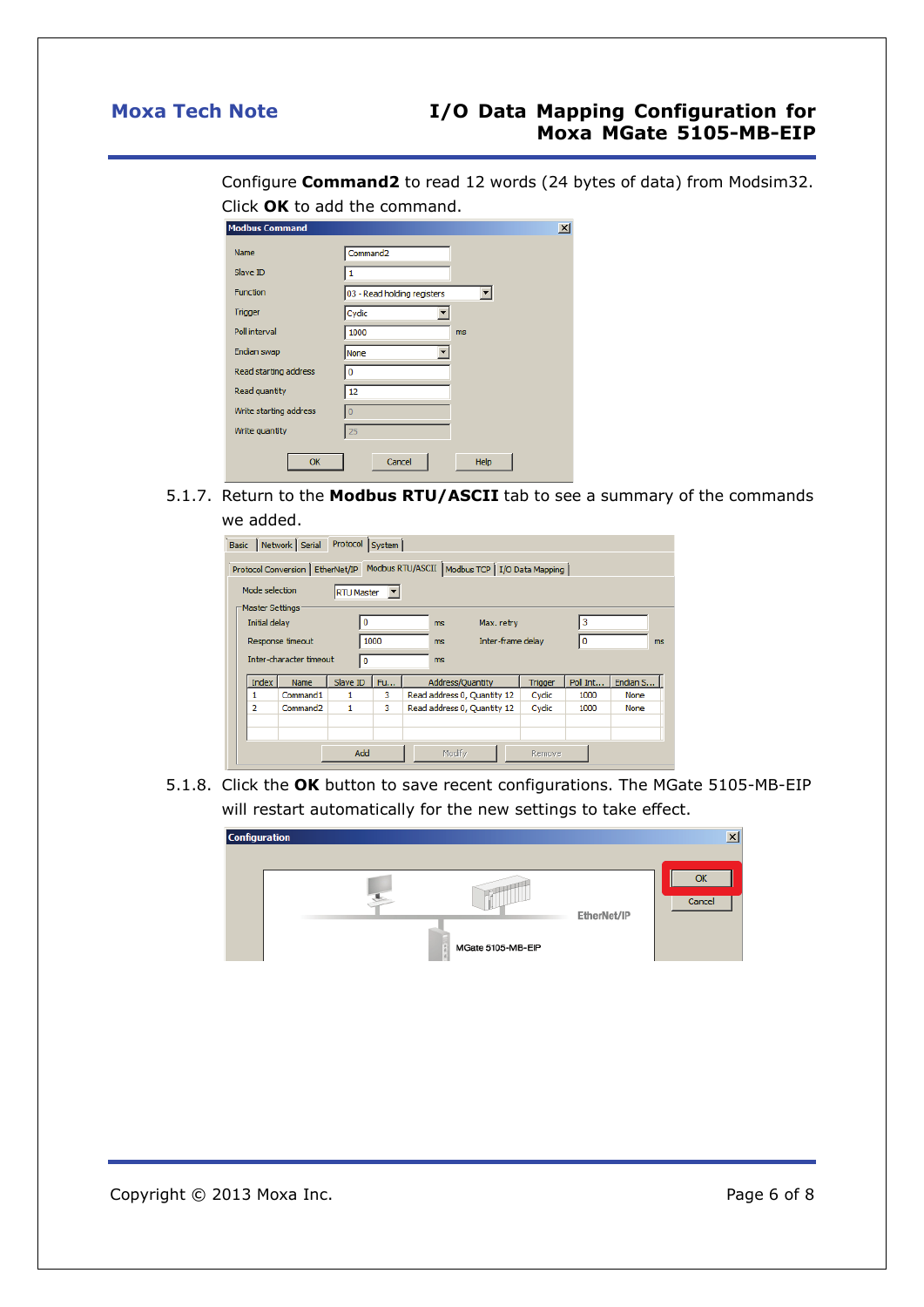## <span id="page-6-0"></span>**6. I/O Data Mapping configuration**

### <span id="page-6-1"></span>**6.1. I/O Data Mapping configuration via Web Console**

6.1.1. Open the Web Console of the MGate 5105-MB-EIP and go to the **I/O Data** 





6.1.2. Since we configured the data direction to be  $T \rightarrow O$  (Input) (Refer to Step 5.1.5), configure the **Data flow direction** to be **Modbus RTU/ASCII EtherNet/IP**, the **Mapping address arrangement** to be **Manual**, and then click the **Submit** button.

| Data flow direction                | Modbus RTU/ASCII --> EtherNet/IP V |
|------------------------------------|------------------------------------|
| <b>Mapping address arrangement</b> | l Manual                           |

6.1.3. By default, Command1's data will be stored first and followed by the other commands, as shown below:

### : I/O Data Mapping



Copyright © 2013 Moxa Inc. **Page 7 of 8** Copyright © 2013 Moxa Inc.